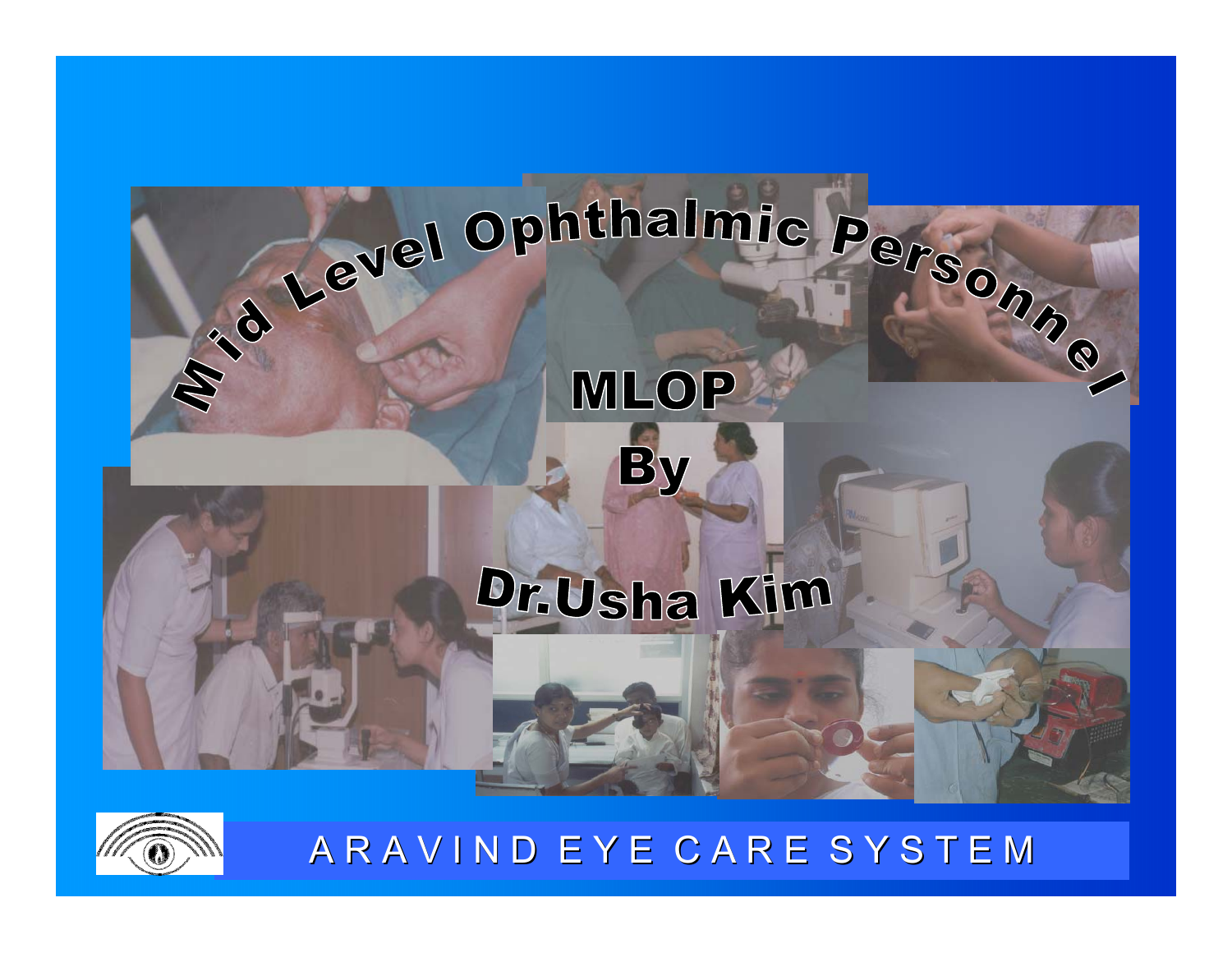**Genesis of MLOP program Aravind model Genesis of MLOP program Aravind model**

Started 27 years ago

To counter the non availability of the trained personnel

- To create a cost effective model
- In house training and job specific model

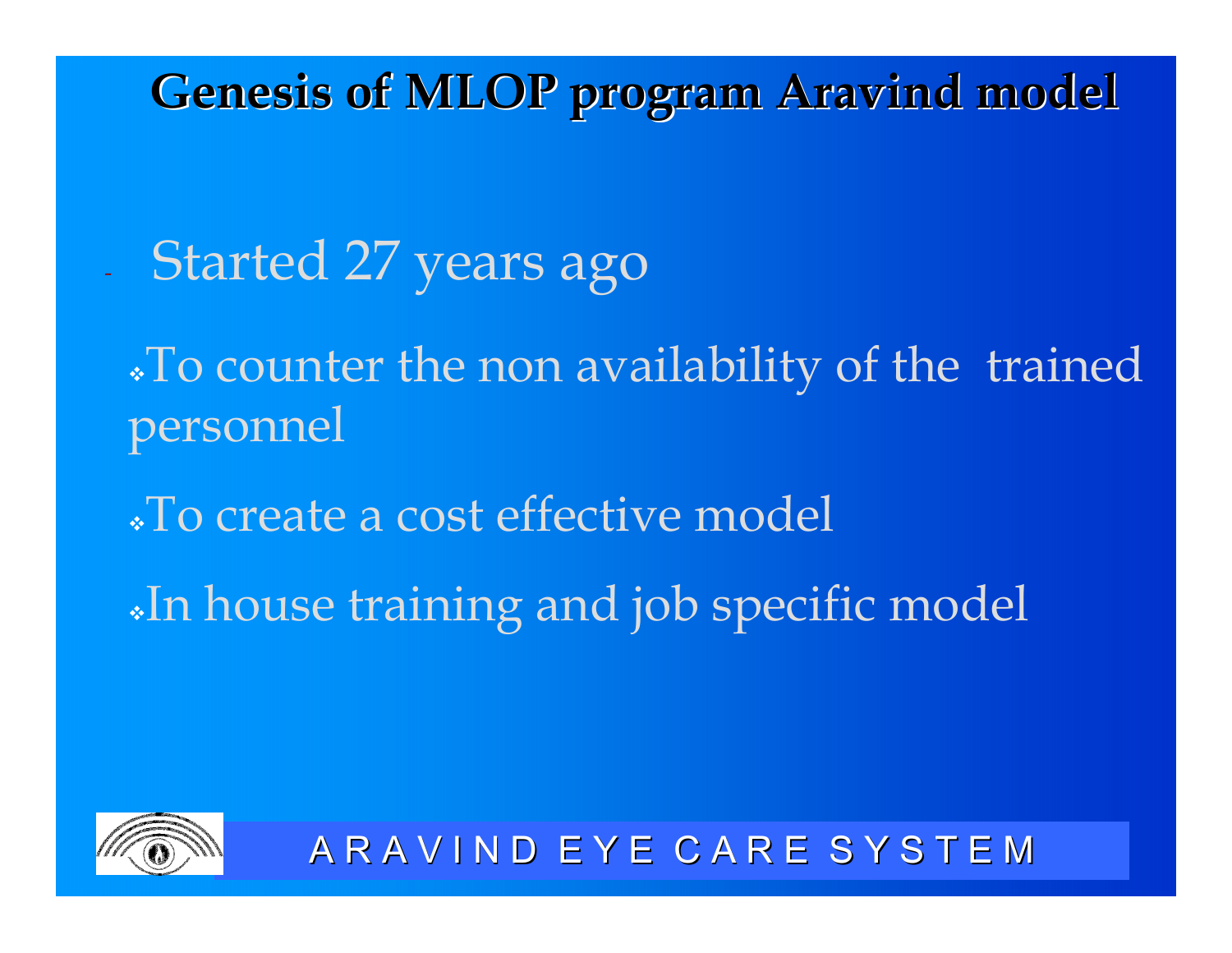### **Selection Criteria Selection Criteria**

**Education** 1 2th (H.S.C) standard Age 17-18 years **Experience** Fresh candidates with no work experience **Background** Rural, low income family

**Recruitment is done after a written exam and interview**

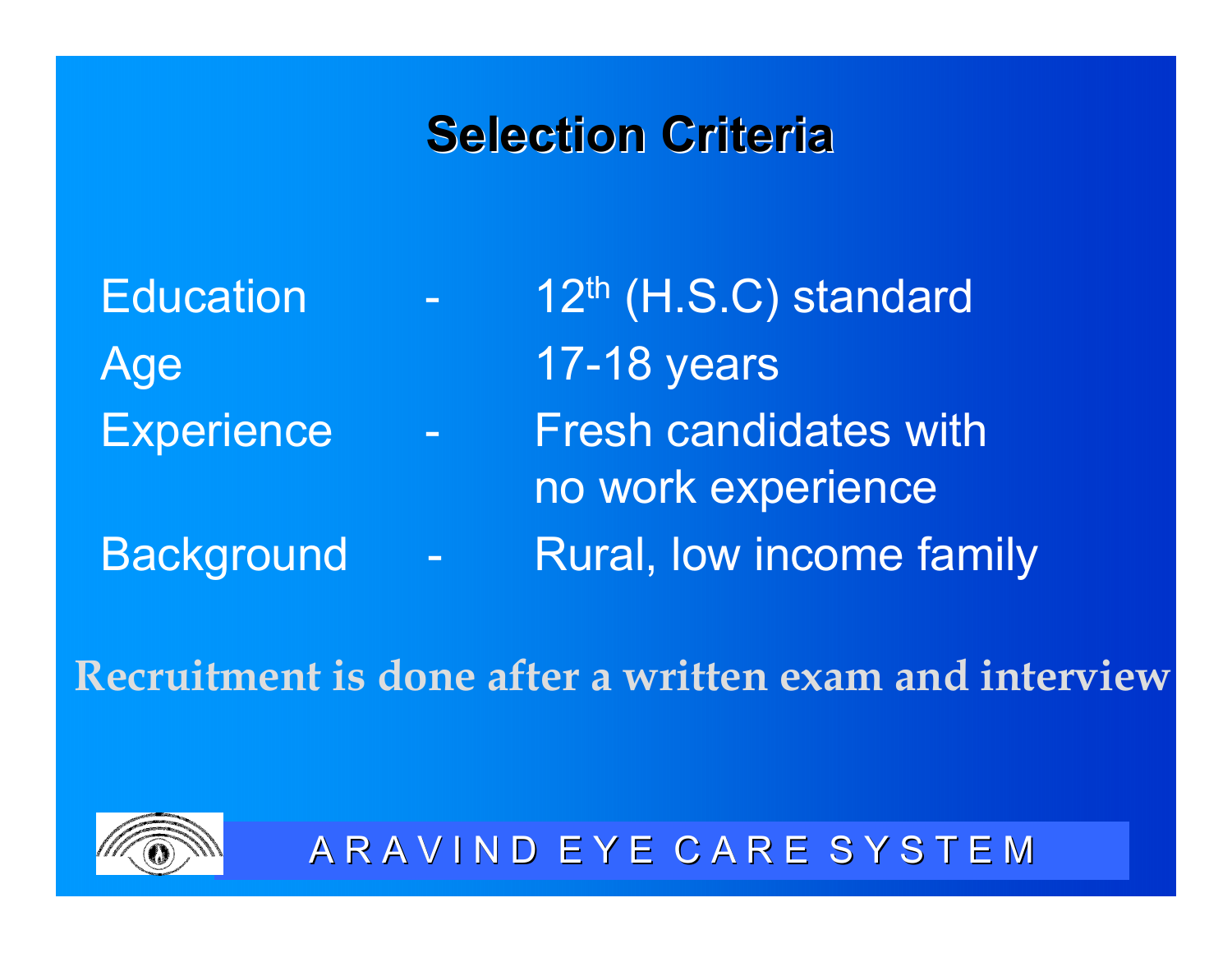### **Focus on Nursing Students Focus on Nursing Students**

- • Learning at School
	- Rote
	- Memorize
	- What teacher says
	- Little direct applications
- $\bullet$  Learning as Adults  $\rightarrow$ 
	- –As Needed
	- Practical
	- –Job Related
	- Self directed
	- –Professional

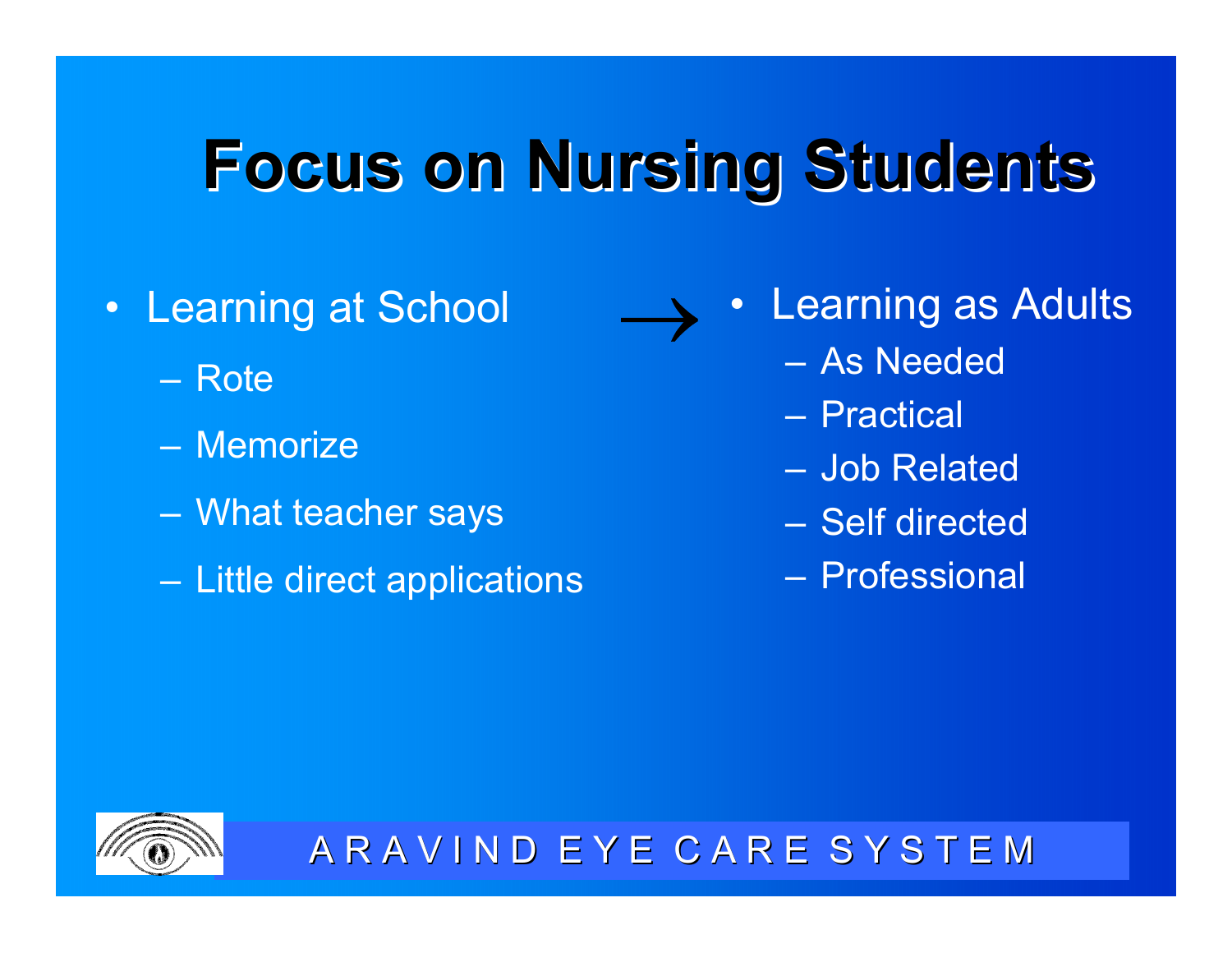Aravind Eye Hospital has 25 years of experience in training ophthalmic assistants

> ( **M**id **L**evel **O**phthalmic

**P**ersonnel)

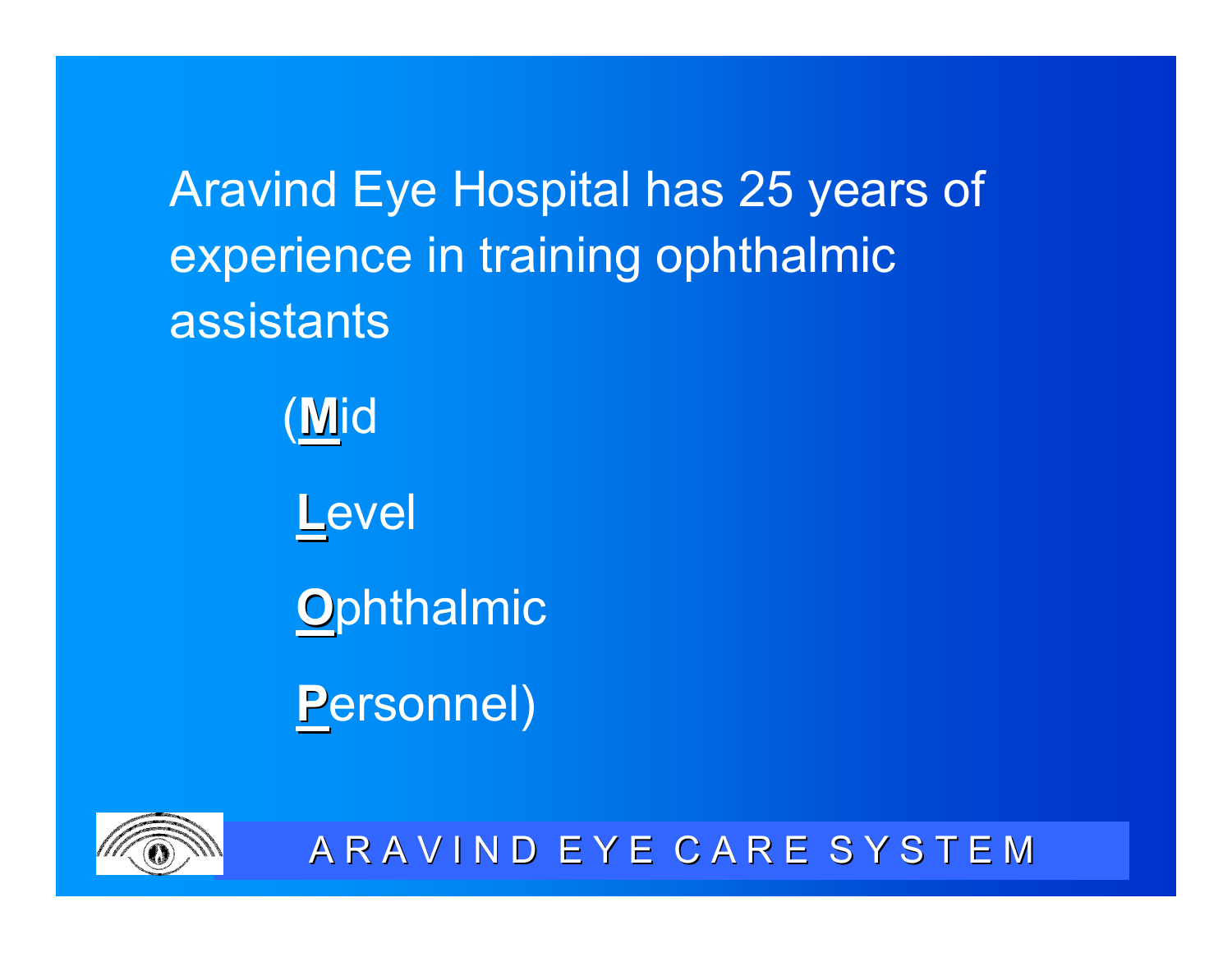#### **Structure of the Two Years Training Programme Structure of the Two Years Training Programme**

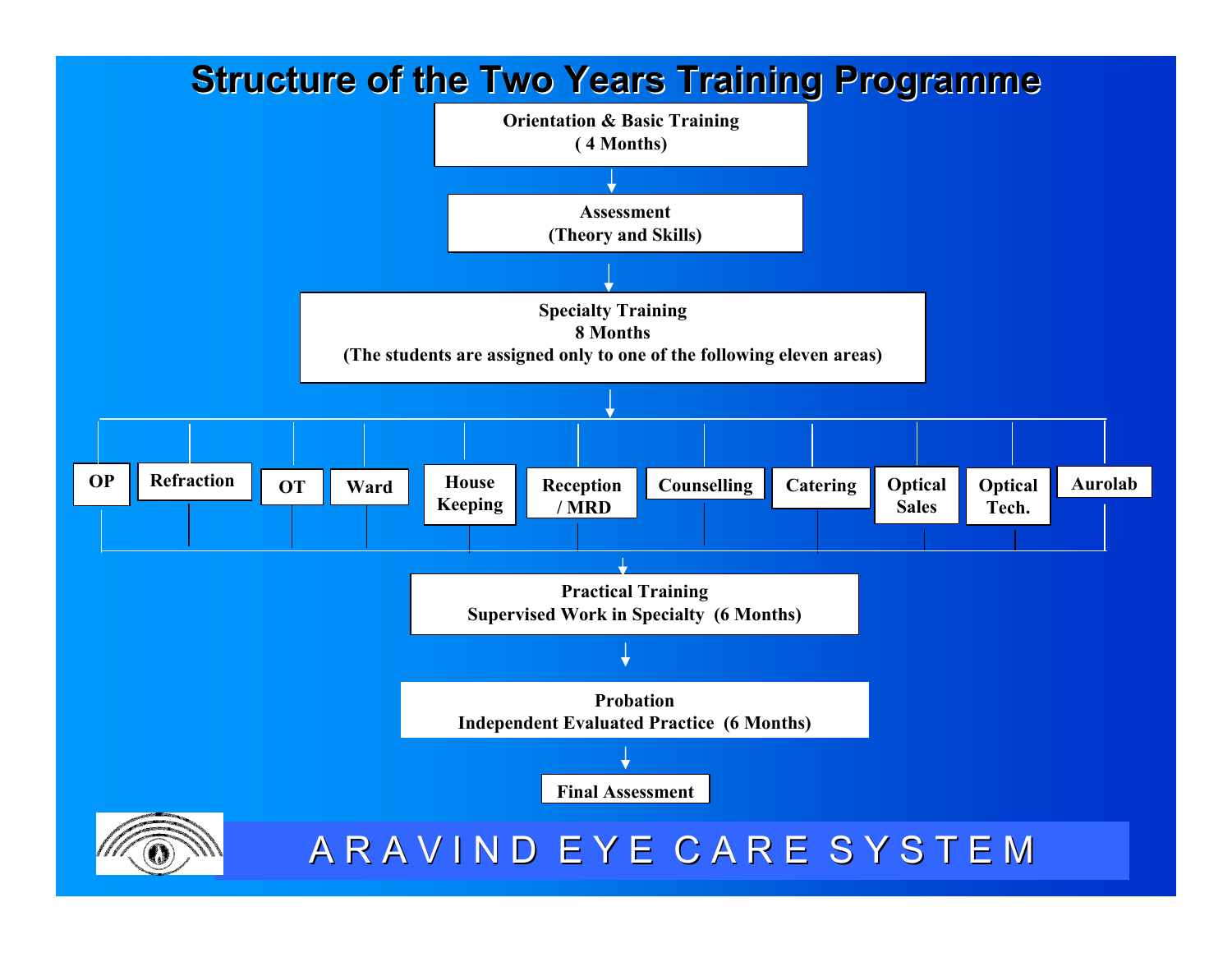### **Skills**

- •Patient care
- Assisting doctors
- •Human relation skills
- •Aravind values
- Medical and ophthalmic emergencies
- •Use of instruments

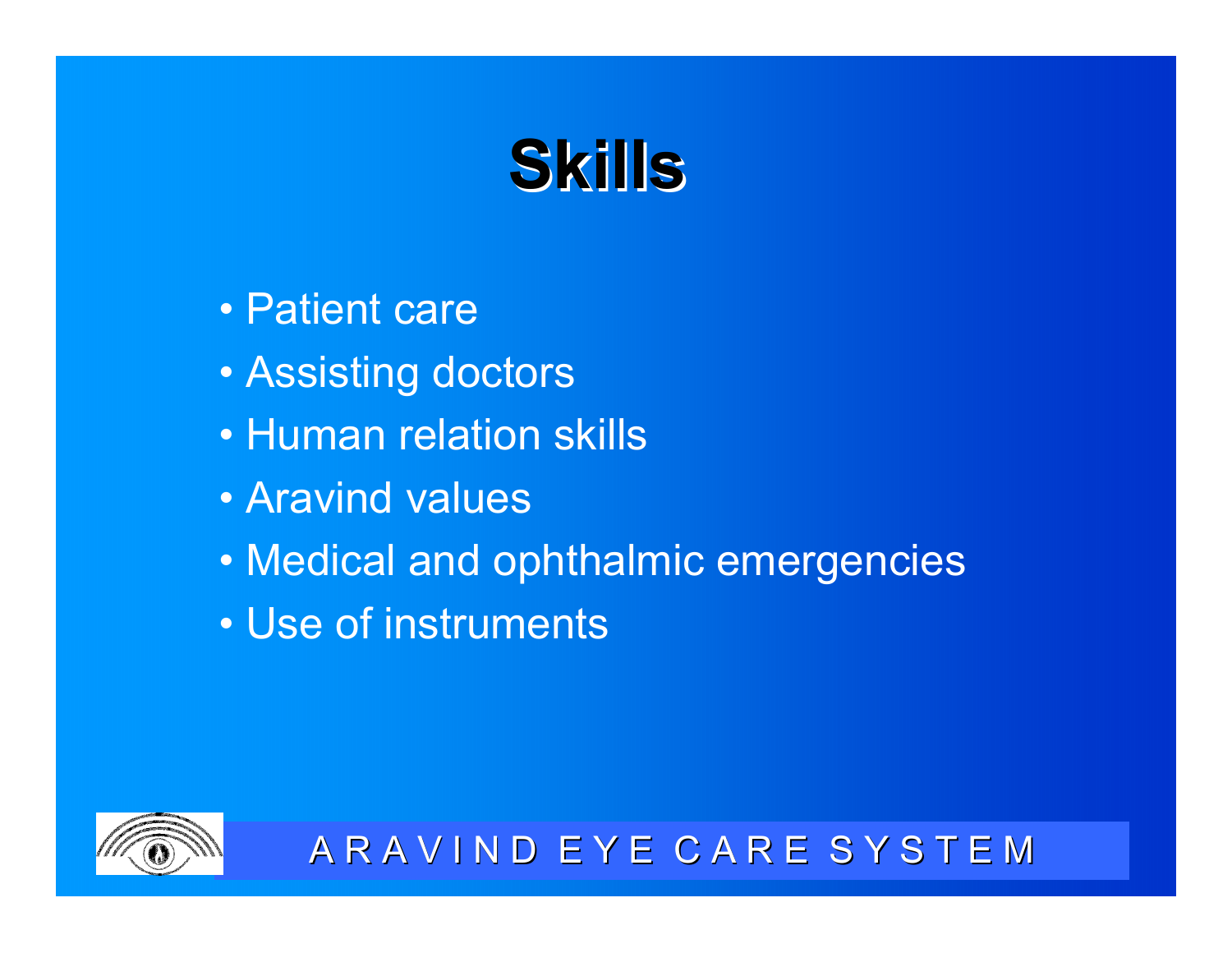#### **Basic training Basic training knowledge knowledge**

- Human Anatomy ,physiology
- Anatomy of the eye
- **Common eye diseases**
- Ocular pharmacology, microbiology, biochemistry
- Ophthalmic instruments $\blacksquare$

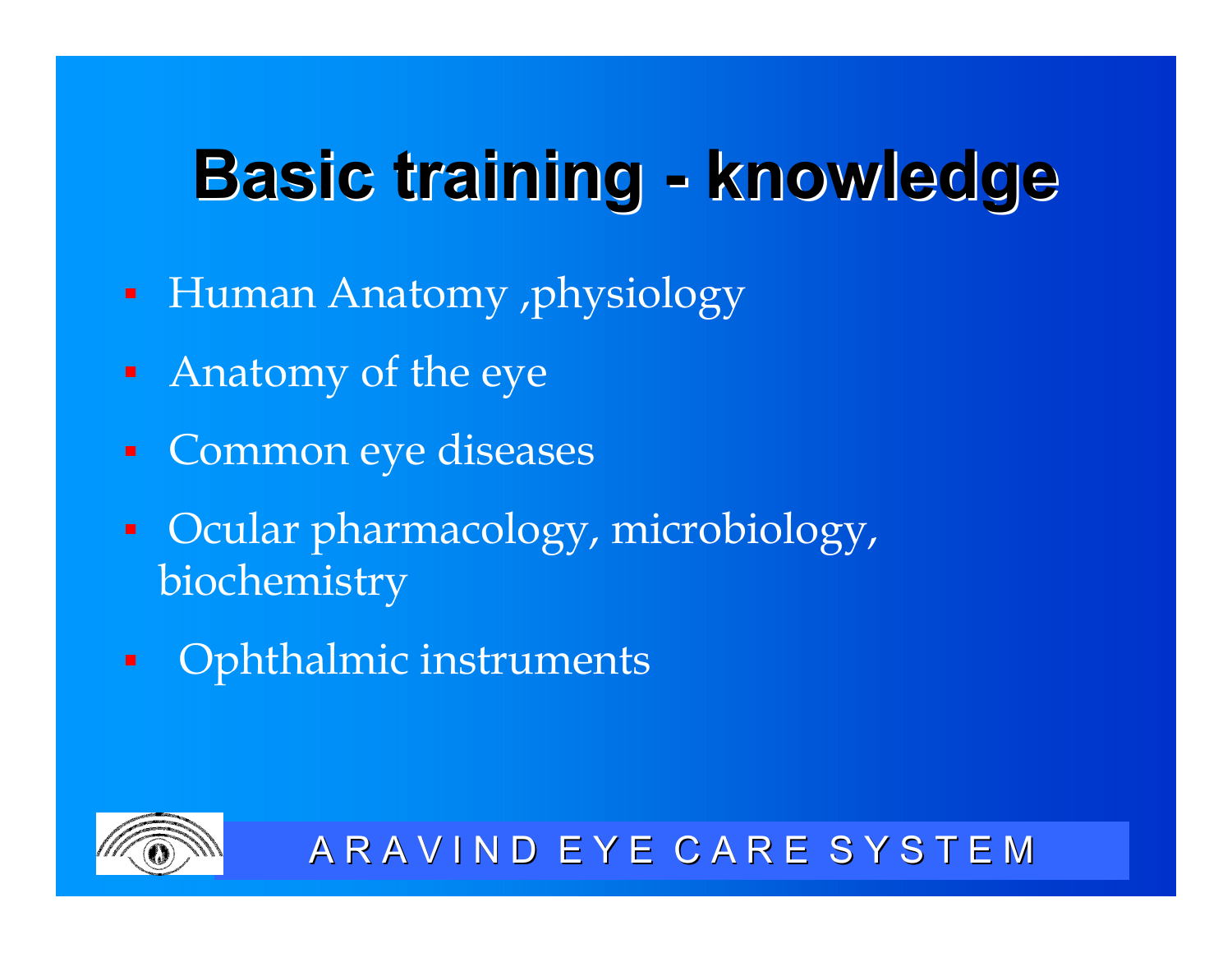### **Attitude Attitude**

 $\bullet$  **Values, culture**  $\bullet$  **Compassion**  $\bullet$ **Working habits**

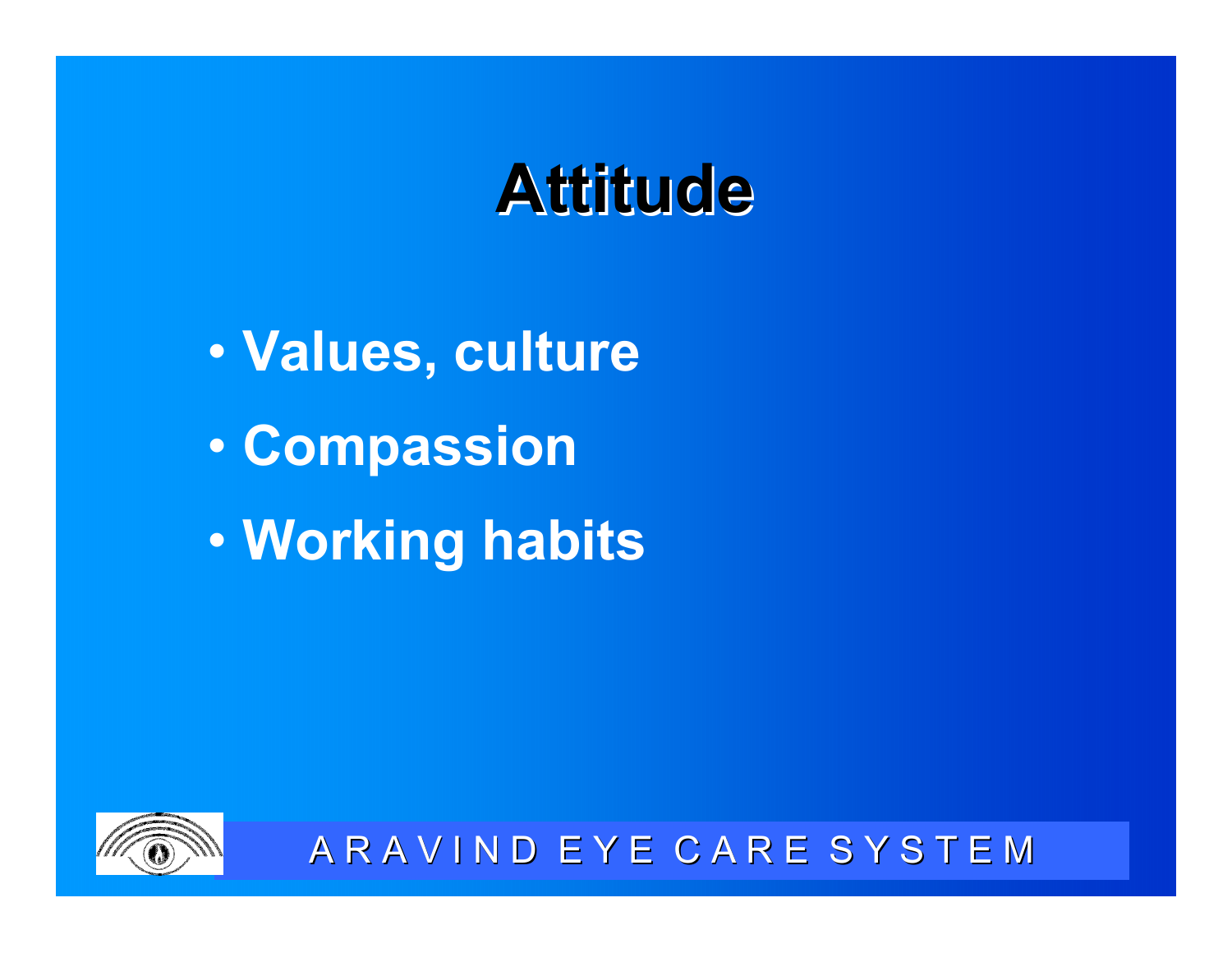### **Aravind Values & Culture**

#### **Character**

- Acquired through upbringing,family values,societal expectations
- Spiritual basis
- No short cuts
- Sincerity ,straight forward approach Discipline, decorum : Dress, Time, Place
- Commitment- Dedication & hard work with simplicity
- Transparency Sharing of knowledge and Experience
- Team Spirit

- Positive attitude, Ethican
- Punctual
- Honest with Integrity
- Flexible
- Adaptable
- Loyal
- Effective & Unbiased communicator

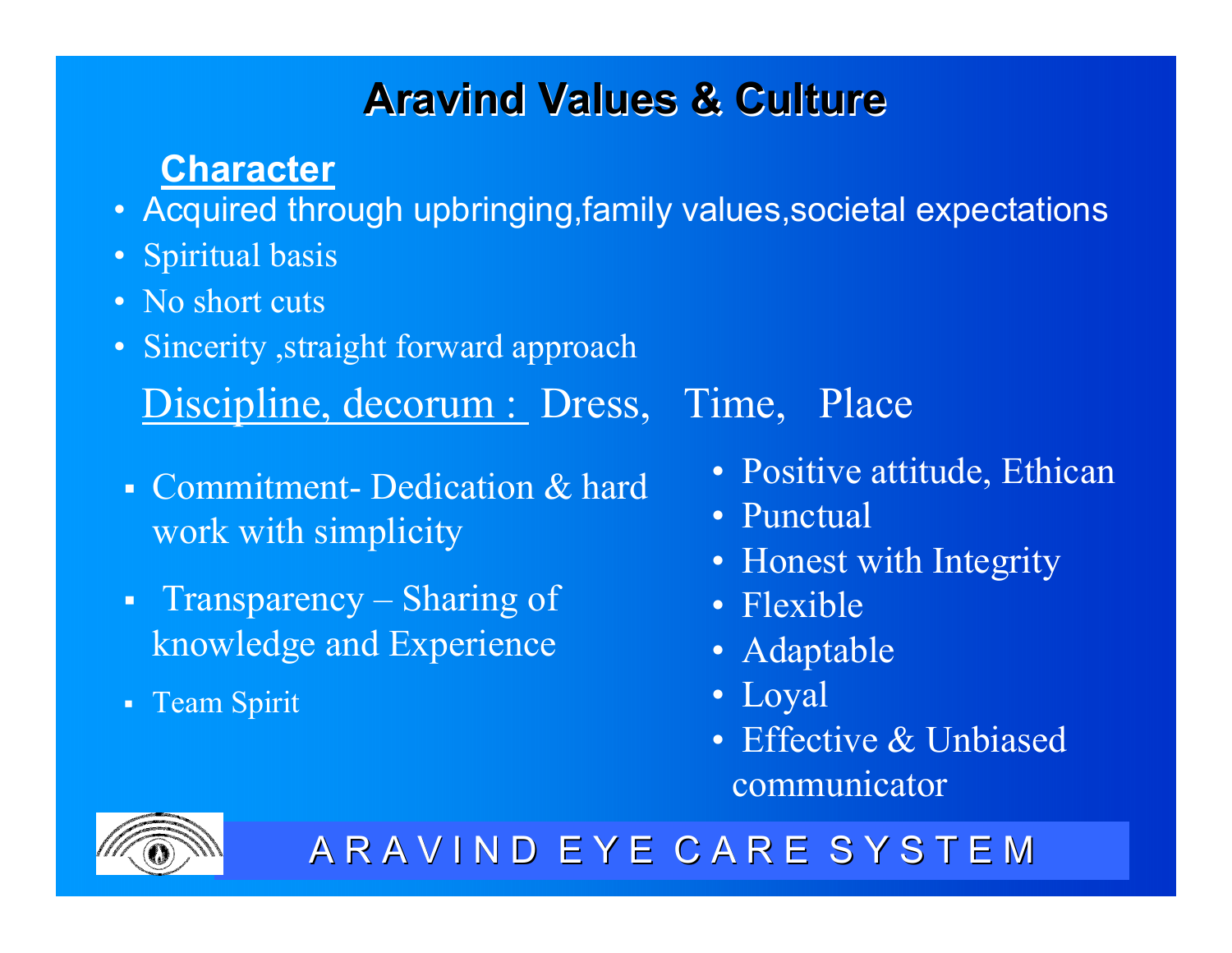# **Teaching Methodology**

- **Lectures with slide shows**
- Clinical demonstrations
- Observation
- Hands-on practice under supervision
- Group Interactions
- Seminars, Workshop

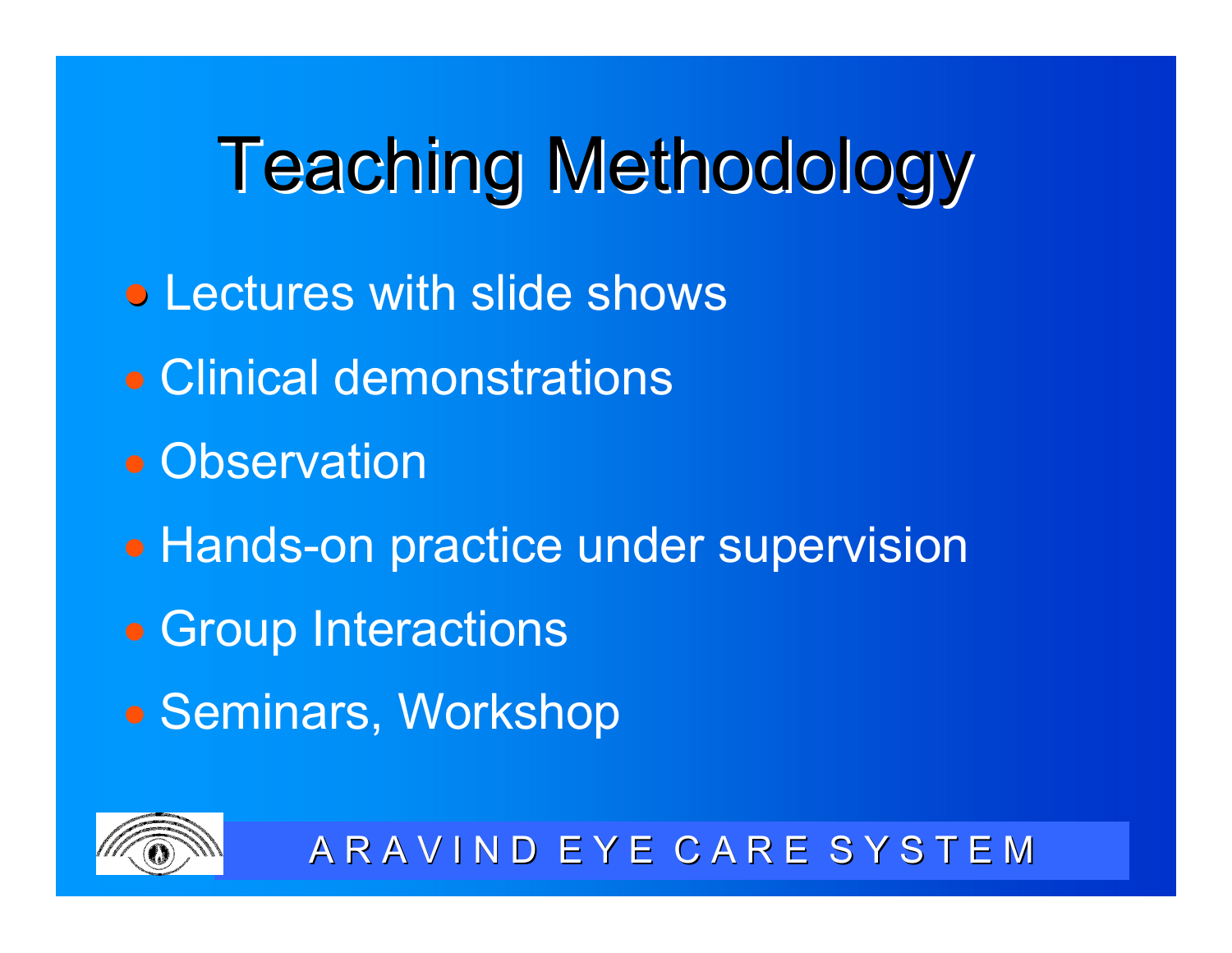# **Teaching aids Teaching aids**

- **Books in house Books in house**
- **Books from outside Books from outside**
- **Slide sets with hand outs**
- **Videos**
- **CD**

 $\bigcirc$ **Compiled from internet Compiled from internet**

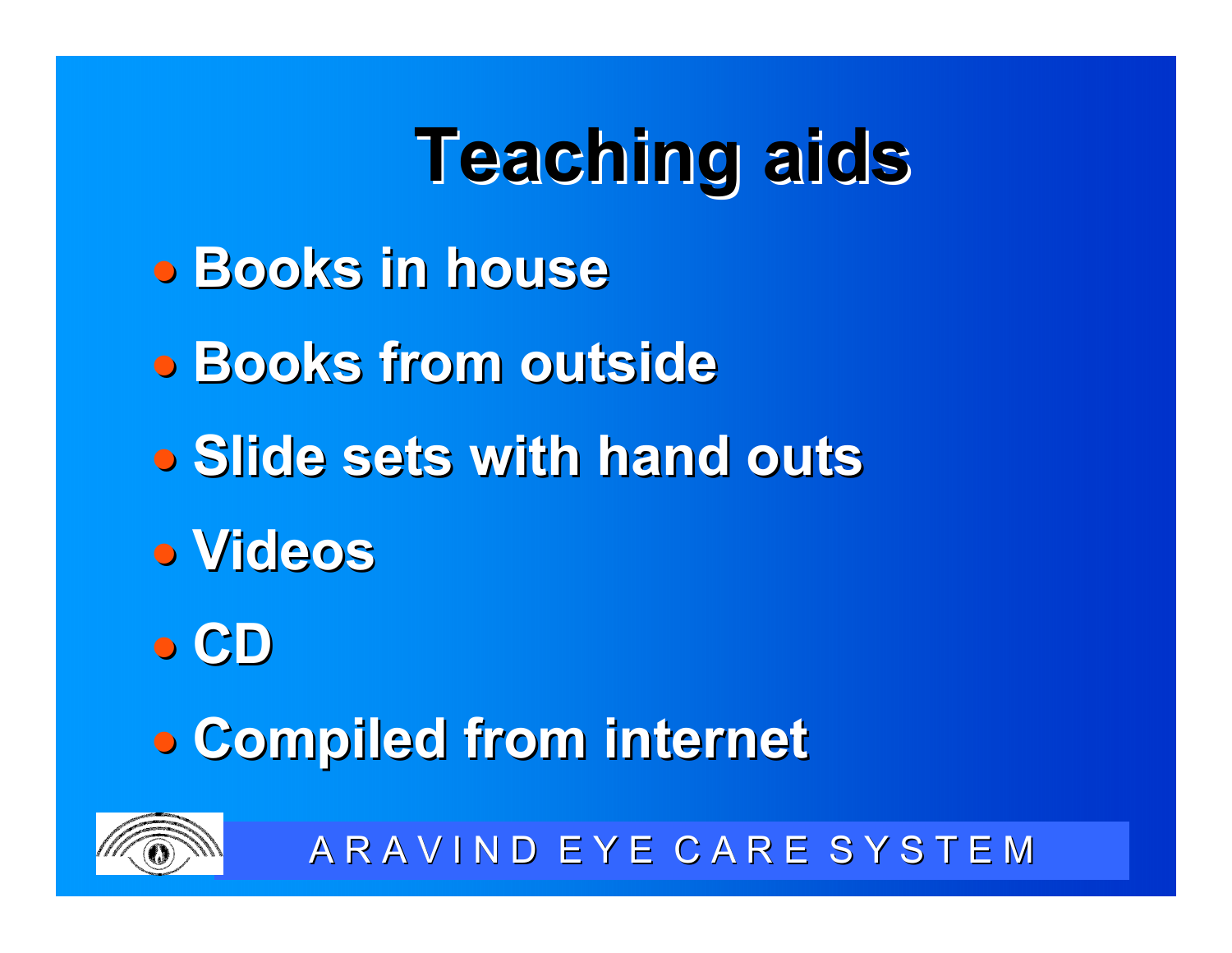### **Evaluation Evaluation**

- Weekly Assessment
- Log books with indicators
- Examination viva, practical performance and clinical spot test,
- **•** Problem solving

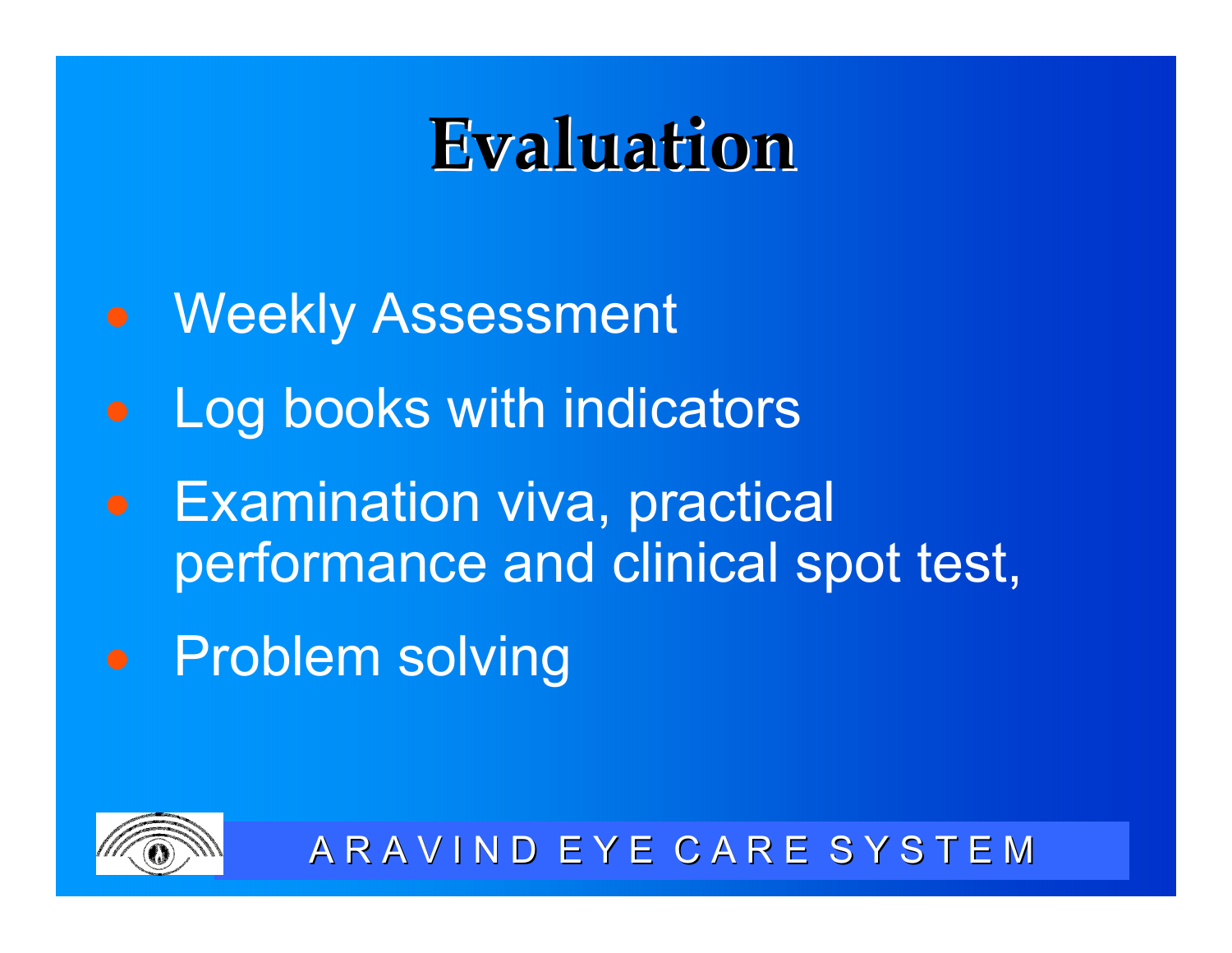#### **Curriculum Development Design**

### Objective :

- To train the Ophthalmic Paramedical Personnel to develop various competencies which will enable them to work in clinical areas such as OP, Ward, OT, Refraction, Counselling and support services like Aurolab, Reception, Housekeeping, and Catering.
- To have a standardize curriculum that could be accepted and followed by all Satellite hospitals

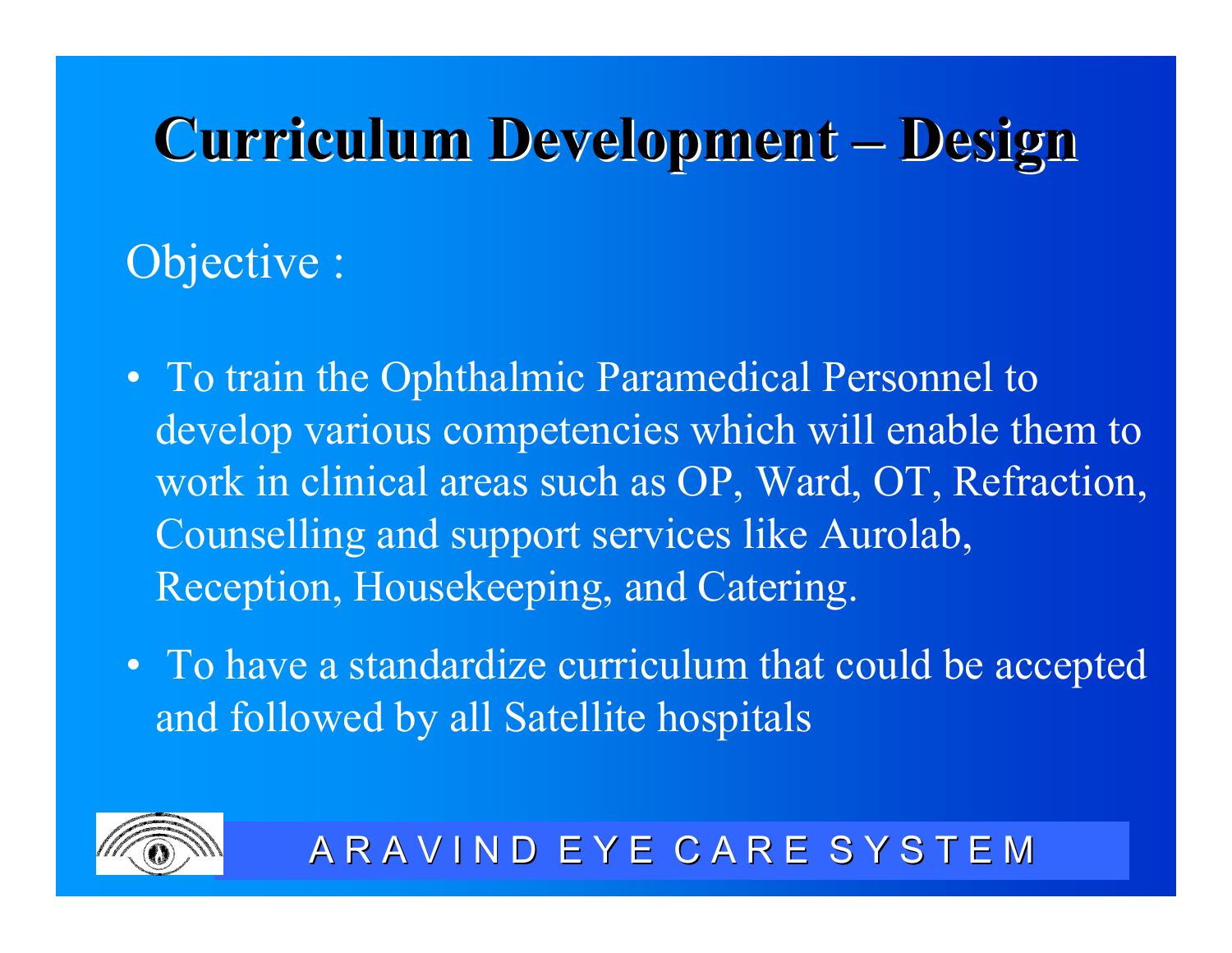### **Curriculum Outcomes**

- Students become partners in their own learning
- $\bullet$ Faculty become better teachers.
- Curriculum is **reviewed**, is **consistent**, and can be **revised revised** as needed
- Curriculum can be **shared**

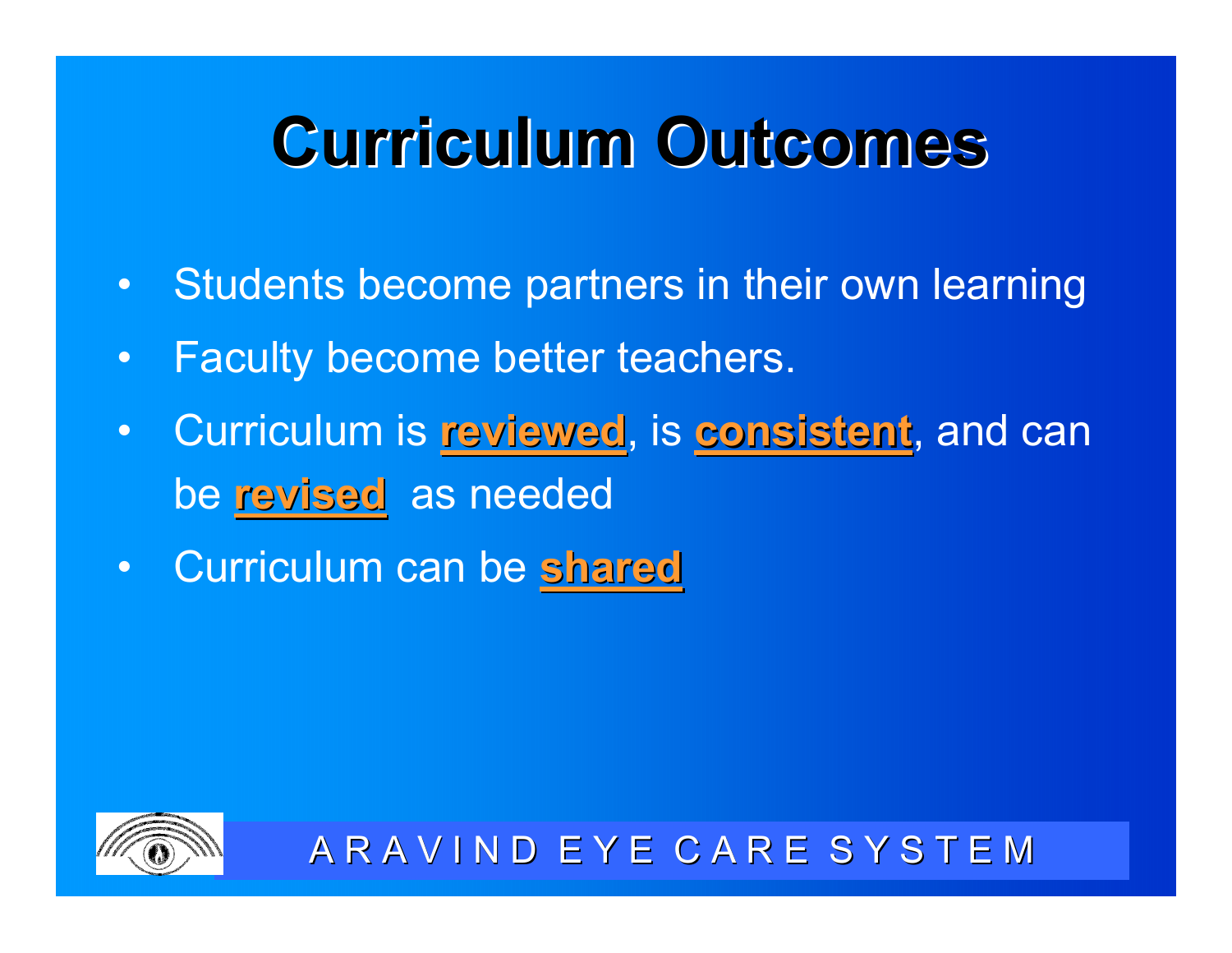### **Learning Content Learning Content**

- Holistic
- Integrated

| <b>Theory</b>    | What do I Need to Know?                                                      |  |
|------------------|------------------------------------------------------------------------------|--|
|                  | Why do I Need to Know This?                                                  |  |
| <b>Practical</b> | What do I Need to do?                                                        |  |
|                  | <b>Skills, Application, Performance.</b>                                     |  |
| <b>Attitude</b>  | How do I relate to Patients, Doctors, etc.?<br><b>Communication / Values</b> |  |

#### $\bullet$ Student Focused

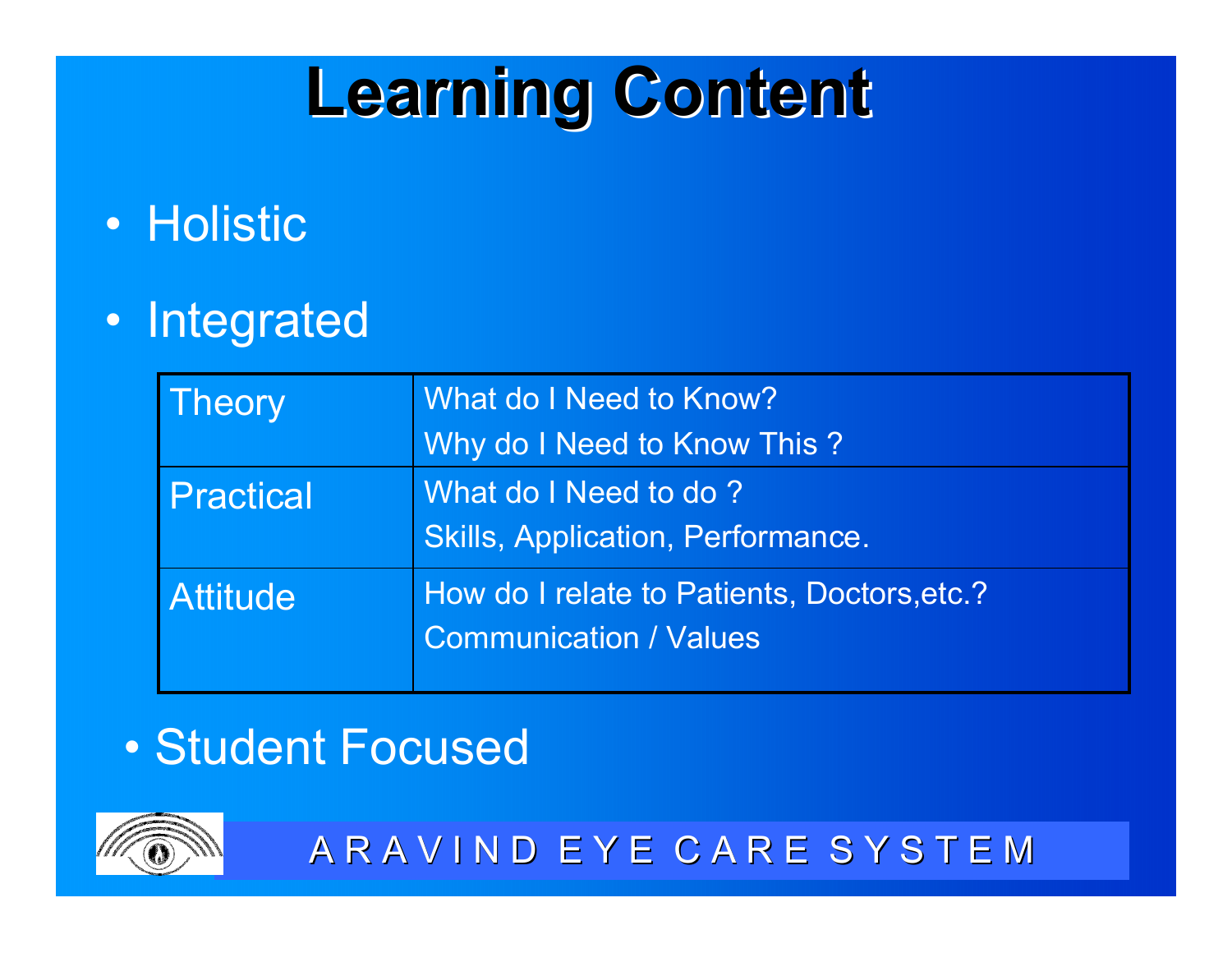## **Estimate of Time Allocation**

|                          | <b>Basic (4 Months)</b> |                                      |  |
|--------------------------|-------------------------|--------------------------------------|--|
| • Theory                 |                         | 60%                                  |  |
| • Practical              |                         | 20%                                  |  |
| • Orientation to Aravind |                         | 20%                                  |  |
|                          |                         | <b>Specialty Training (32 Weeks)</b> |  |
| • Theory                 |                         | 20%                                  |  |
| • Practical              |                         | 70%                                  |  |
| · Attitude               |                         | 10%                                  |  |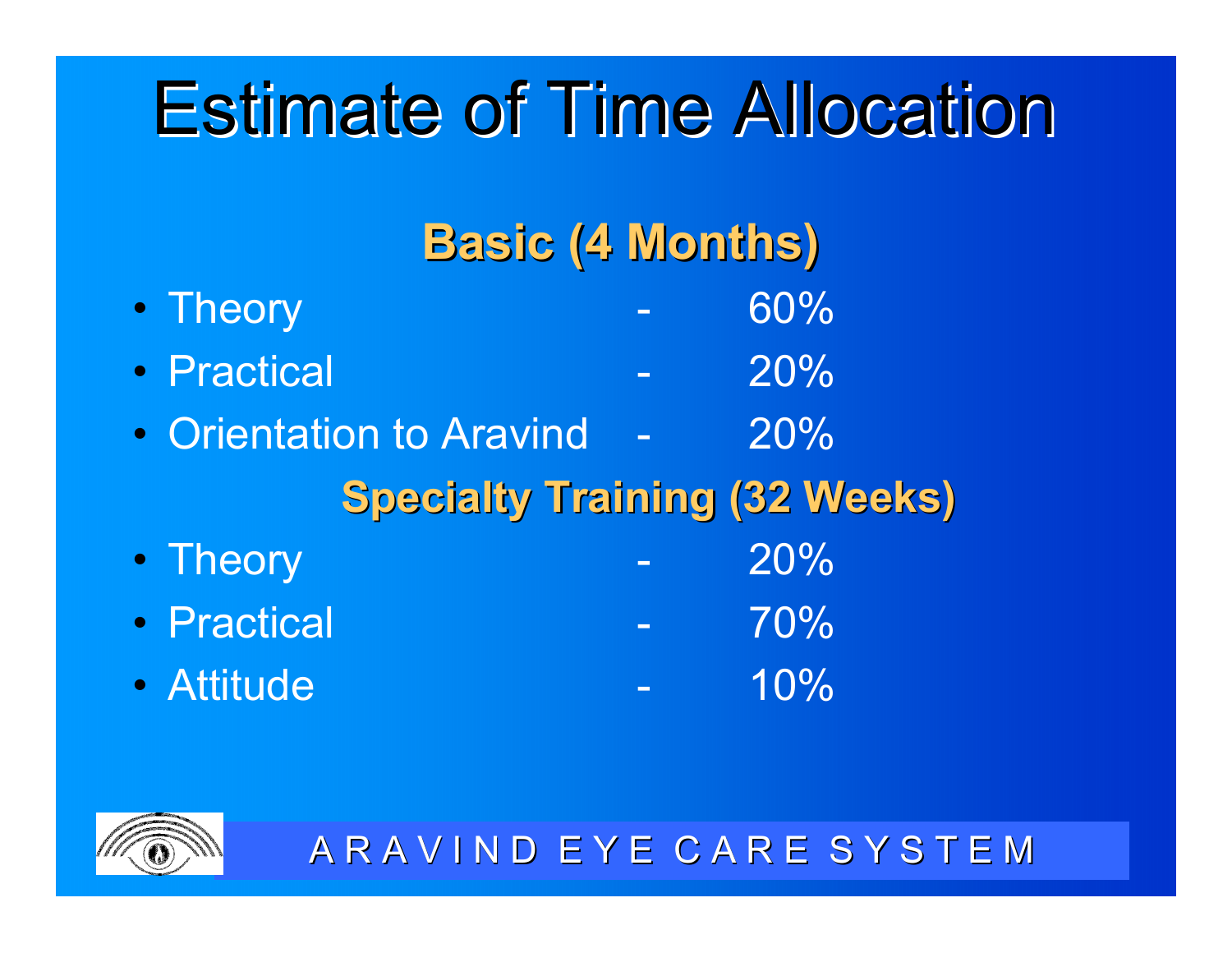### **Curriculum format**

**Student Manual**

Overall Goals (major content areas)

#### For Each Goal:

- Leaner Objectives
- Content
- Student exercises / practical
- Key points to remember
- Self assessment (Question, Exercises)
- Reference (For further study)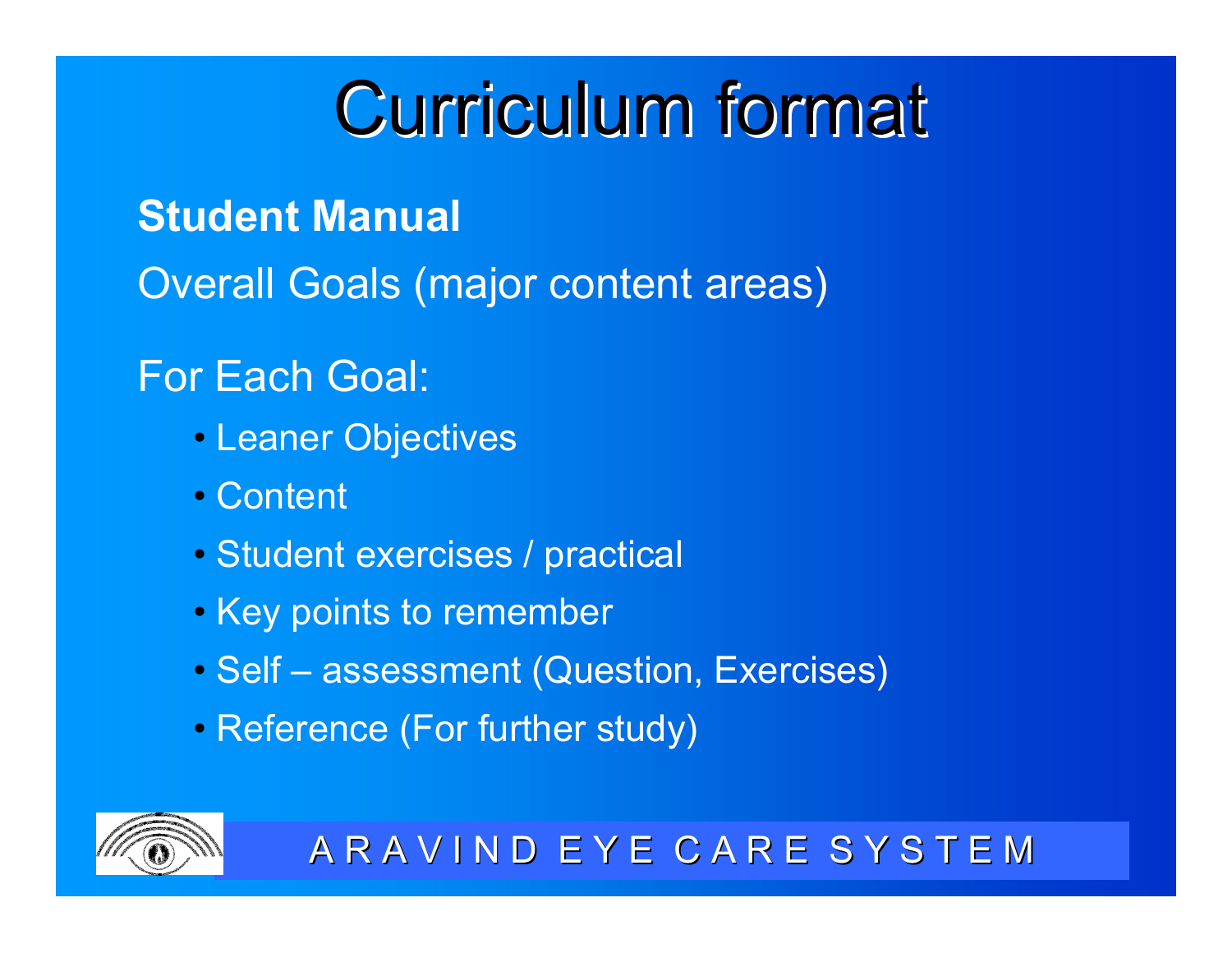### **Accreditation Accreditation**

# By JCAHPO Since 1995 for Ophthalmic Assistant Course

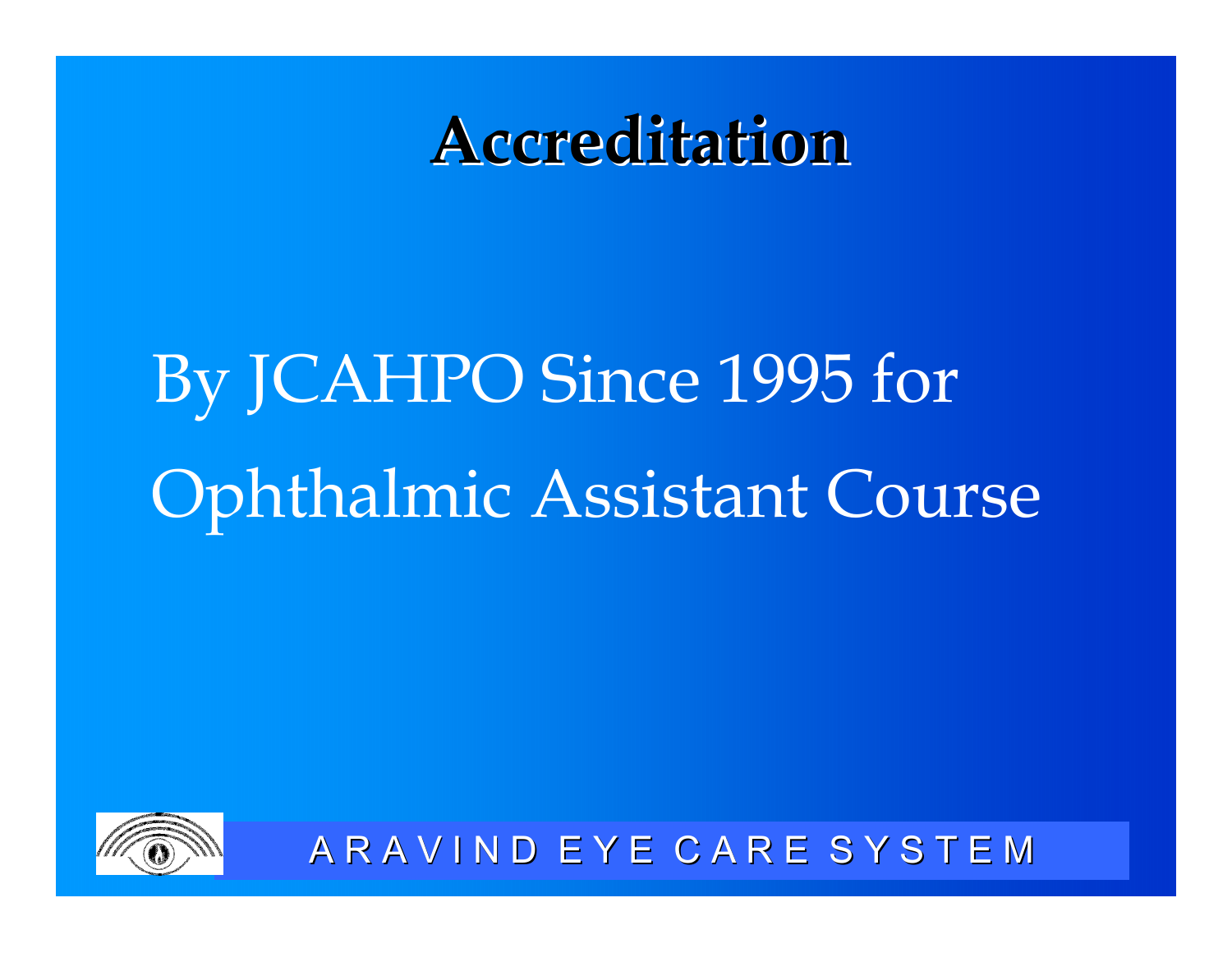

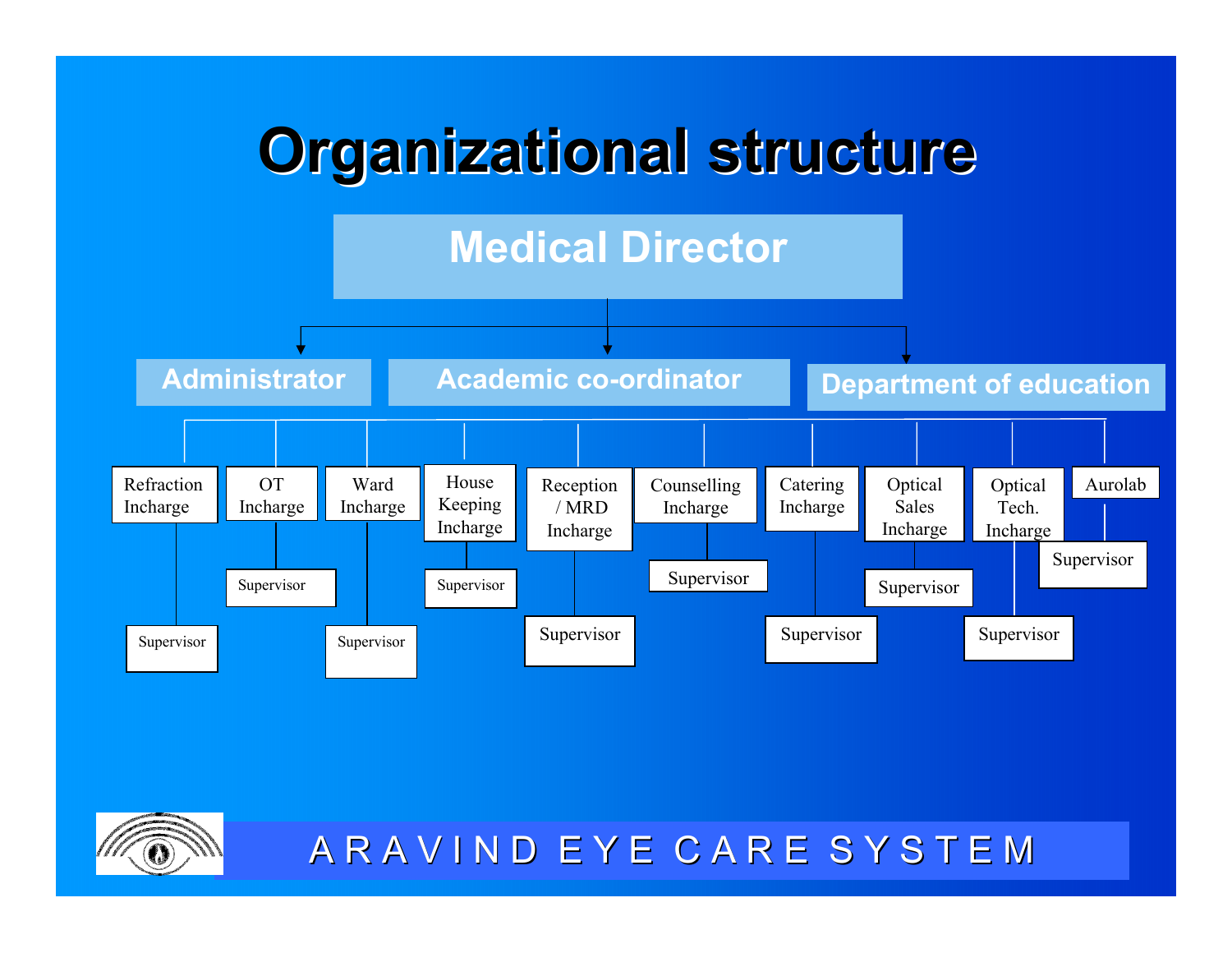### Paramedical Transfer Cycle



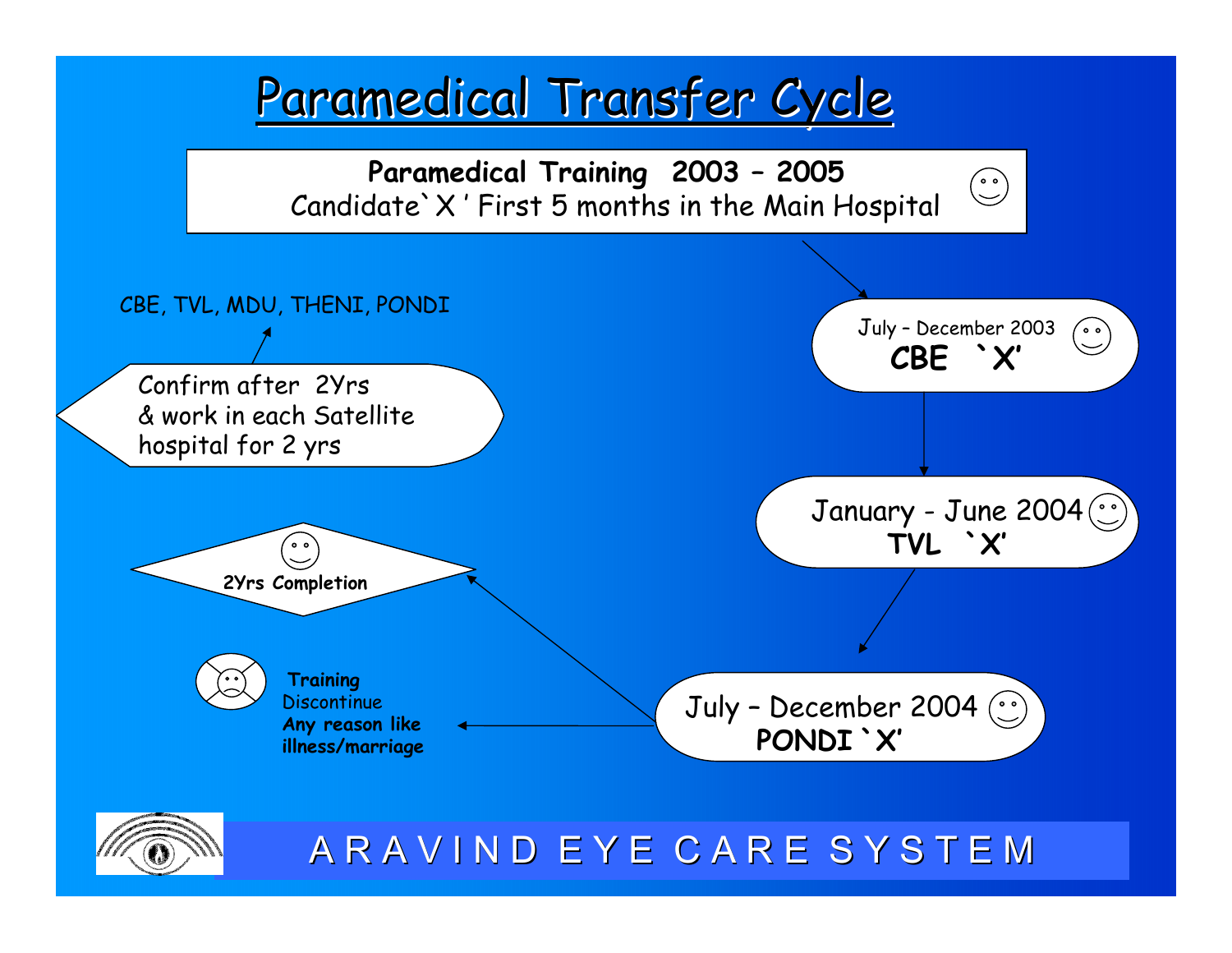### **Retention Retention**

- Exposure Opportunities within India and abroad
- Congenial environment to work
- Continuous Medical Education CME
- Stipend during their training period ()
- Motivation through Job rotation
- Koga & Meditation classes to manage stress
- **Recreation through competitions in Aravind hospitals**
- Recreation Exposure to trade fairs, exhibitions, Aurofarm

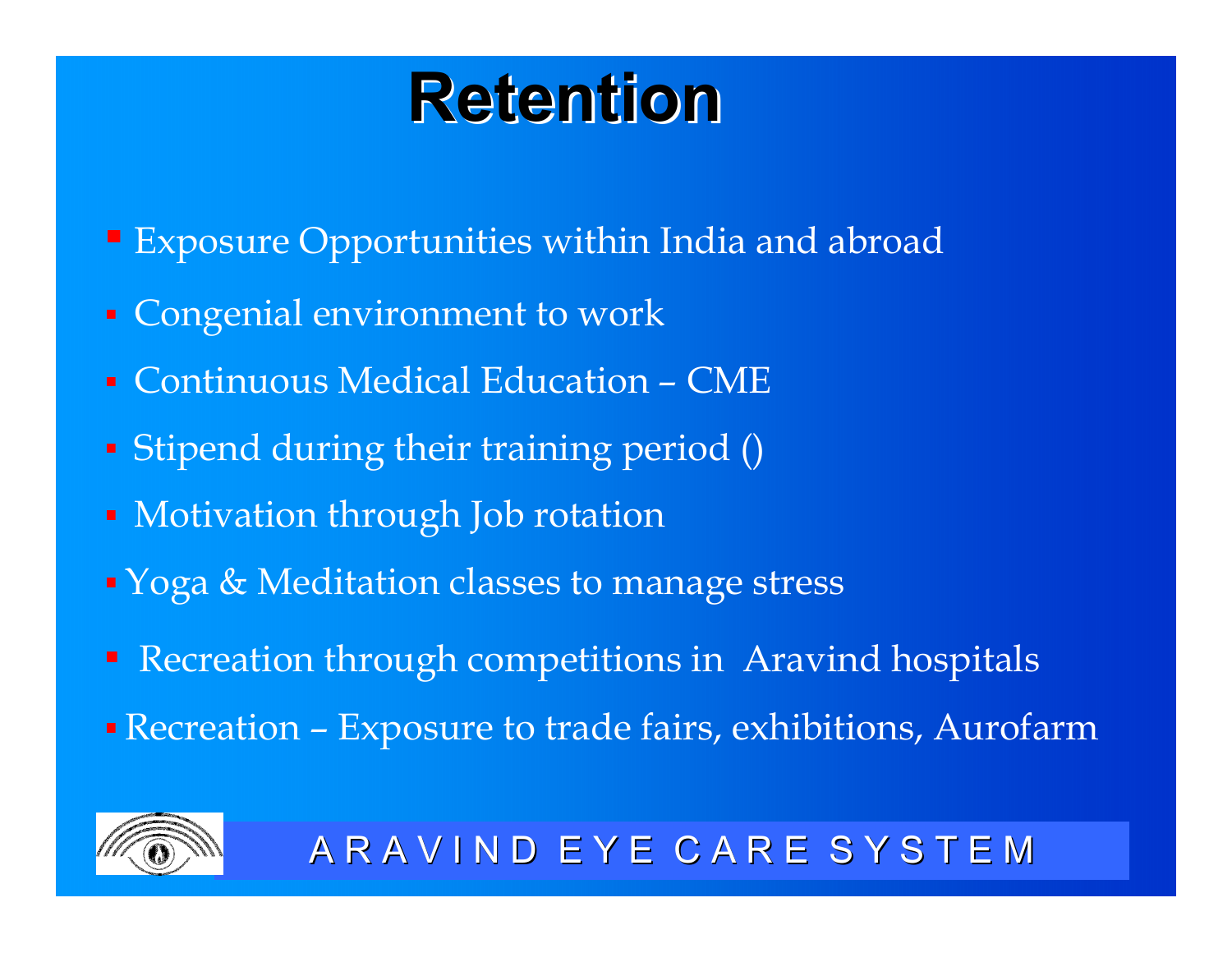### **Welfare Welfare**

- Provident fund benefit
- Facilities like Bank, Post office, canteen
- **Hygienic food and accommodation**
- Employee Welfare Activities
- Subsidized house rent
- **Free Lunch, Nutritious porridge & Tea**
- **Fidum** Free health check for the paramedics
- **Eye care benefit for employee & family**
- Skills development through handicraft (free classes)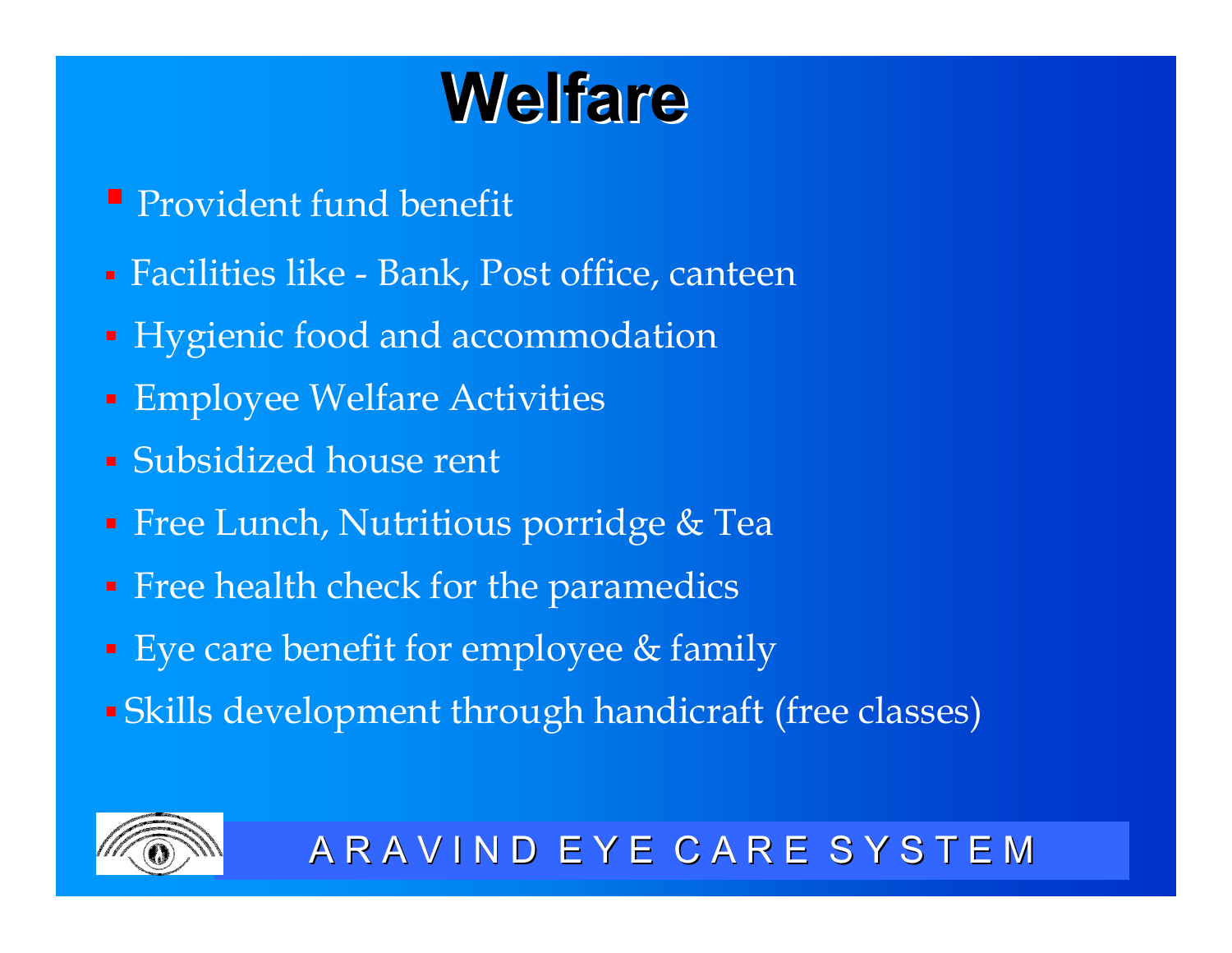### **Out patient department Out patient department**



- Orientation to the eye lids, Lacrimal apparatus, conjunctiva, cornea, lens, glaucoma, retina, Neuro ophthalmology, pediatric ophthalmology, Uvea
- **History taking**
- **· Vital signs**
- Pre operative preparation  $\blacksquare$
- Administration of drops and ointments  $\blacksquare$
- Visual acuity  $\blacksquare$
- Organizational Behavior  $\blacksquare$



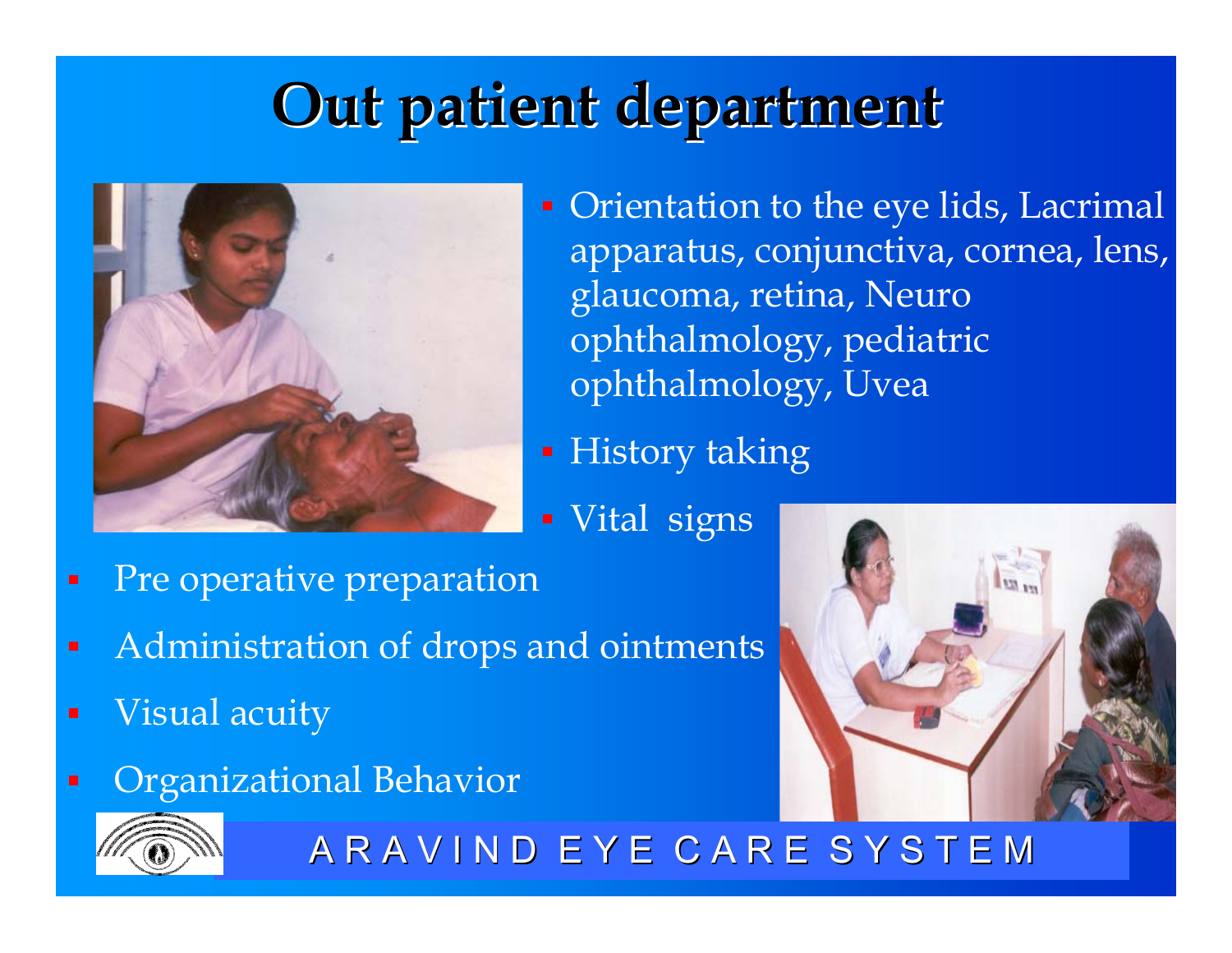### **Refraction Refraction**

- Visual acuity Optics and refraction
- Ocular motility and strabismus
- Contact lens Visual fields
- LVA
- USG
- **Optical dispensing**







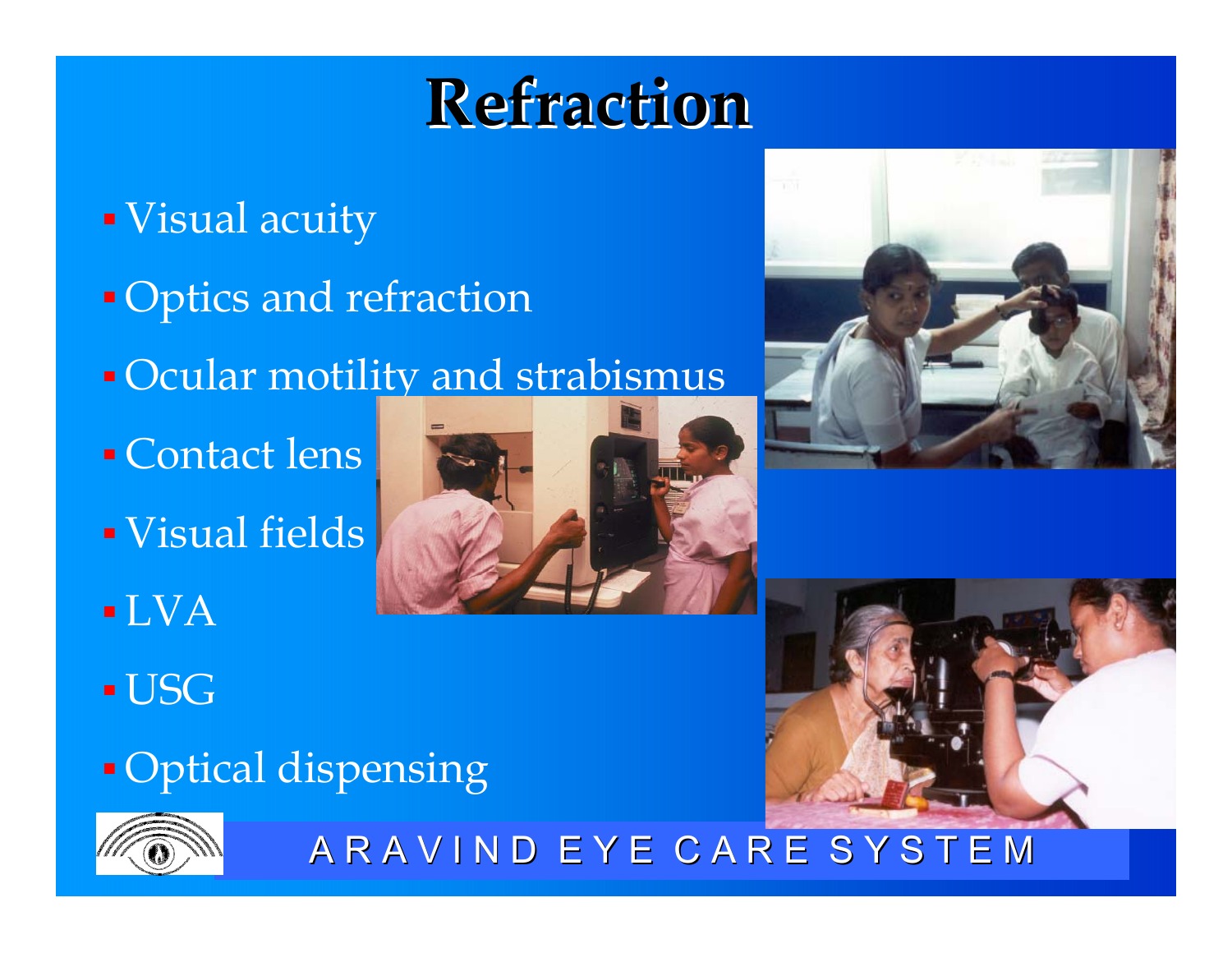### **Operation theatre Operation theatre**

- Dress discipline
- Theatre discipline
- **C**ocular pharmacology





- Sterilization
- **Trolley setting**
- **Assisting in surgeries**
- Organizational behavior

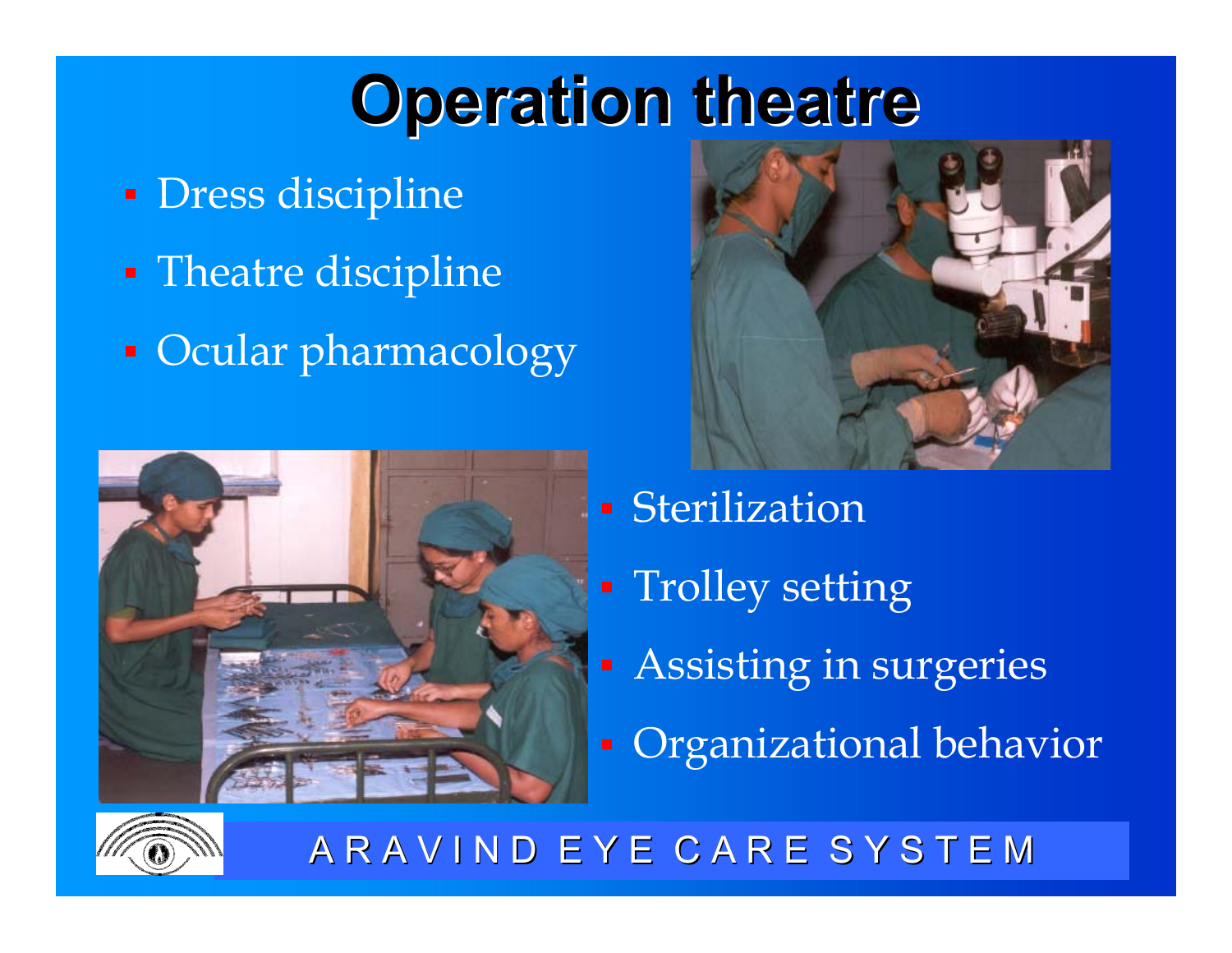### **Ward**

- **Orientation to ward set up**
- **Admission and discharge procedures**
- **Pre-op preparation and post op care**
- **Sterilization**